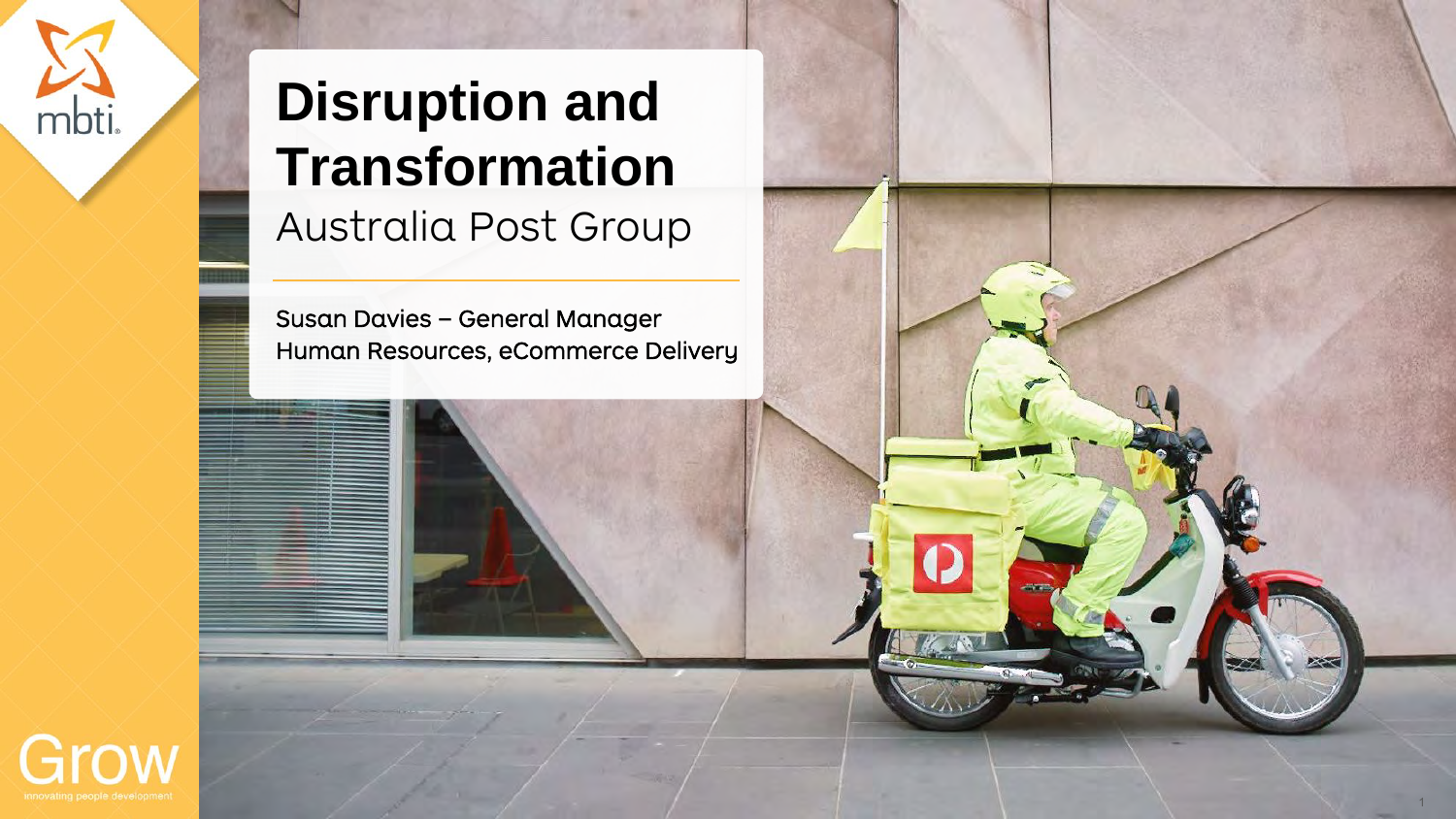### Our unrivalled network is our source of **competitive advantage**

mbti



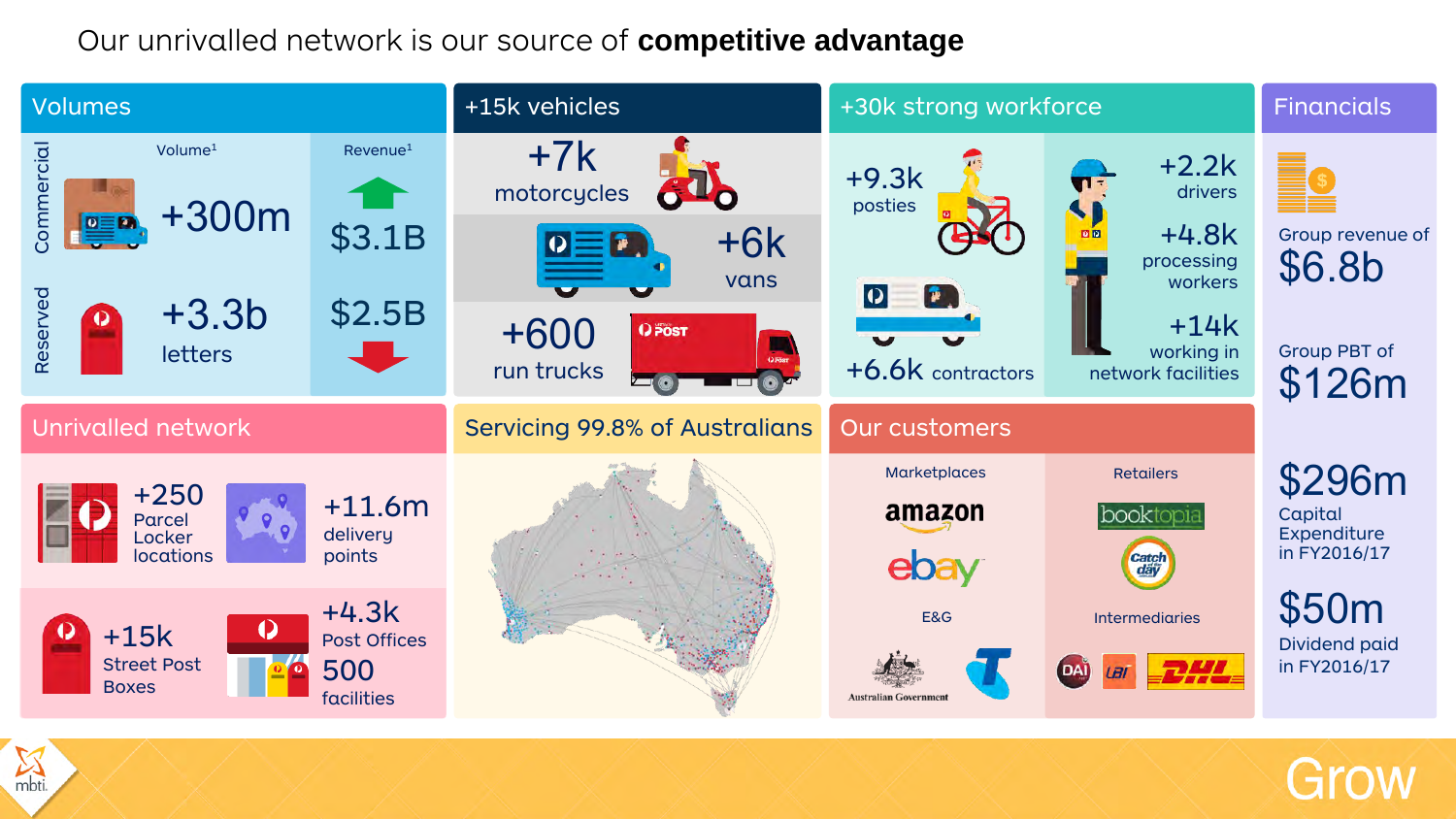### Our Integration Challenge - **Network Transformation**

**Age Culture** Nature of product **Business** Model Digital Landscape **Workforce Letters & Mails Network Australia Post** Over **208 years** Focus on **community Declining** letter product **Consolidated** business unit **Digital substitution to email** ~**19,000** employees and partners **Parcels Network Australia Post & StarTrack** ~**5 - 10 Years** Growing **commercial** focus Large parcel **growth Multiple** business units with new commercial subsidiaries Growing influence from **digital marketplace** ~**11,000** employees and partners **From: multiple networks** 

mbt



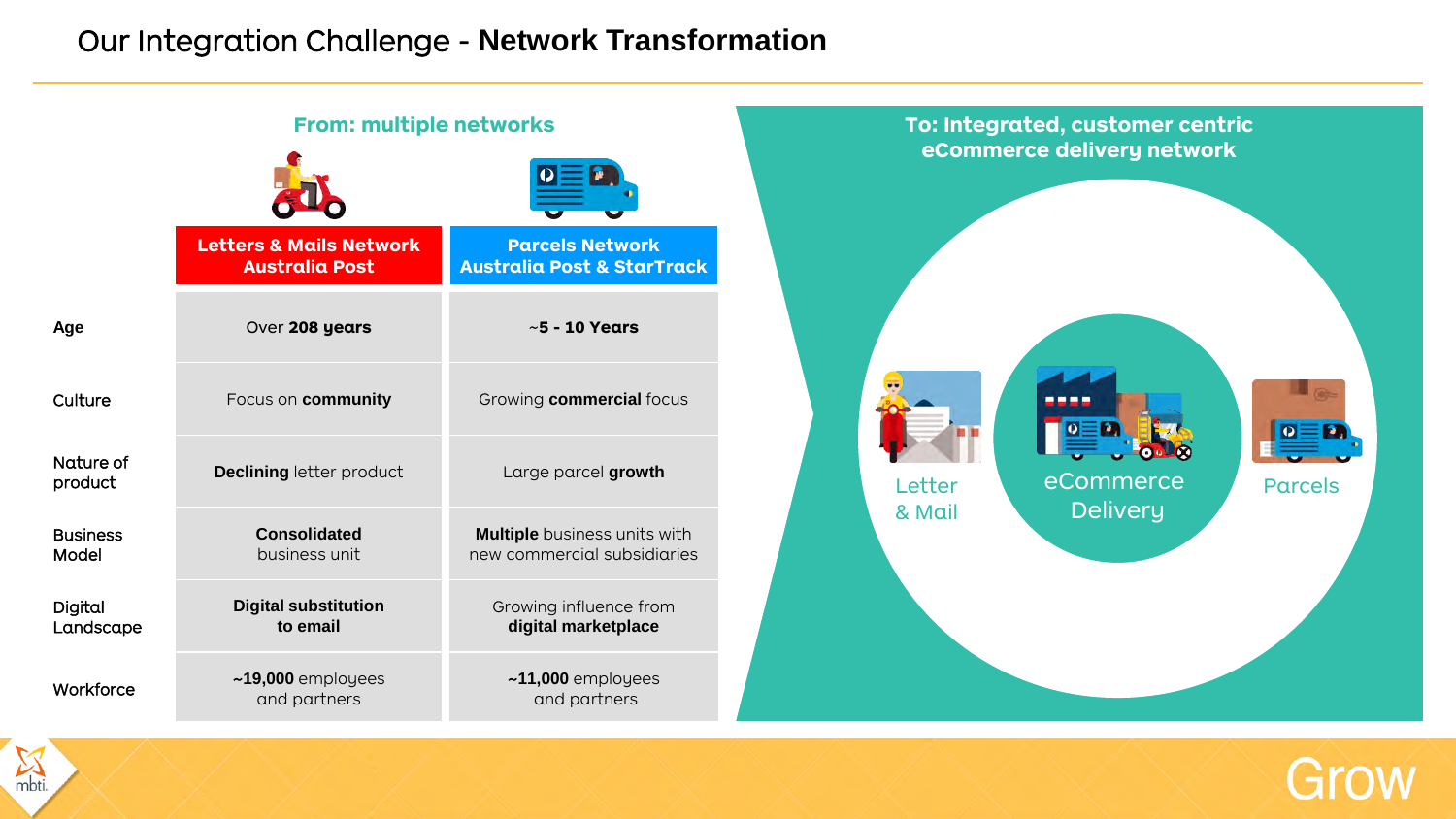### Our Senior Leadership Team - **ESTJ**

mbt

| <b>ISTJ</b>                            | <b>ISFJ</b> | <b>INFJ</b>                            | <b>INTJ</b>                            | $E - 8$            |
|----------------------------------------|-------------|----------------------------------------|----------------------------------------|--------------------|
| ☑ ☑                                    |             |                                        |                                        | $I - 3$            |
| <b>ISTP</b><br>$\overline{\mathbf{M}}$ | <b>ISFP</b> | <b>INFP</b><br>$\overline{\mathbf{M}}$ | <b>INTP</b>                            | $S - 5$<br>$N - 6$ |
| <b>ESTP</b><br>$\Delta$                | <b>ESFP</b> | <b>ENFP</b><br>$\triangledown$         | <b>ENTP</b><br>☑                       | $T - 7$<br>$F - 4$ |
| <b>ESTJ</b><br>$\Delta$                | <b>ESFJ</b> | <b>ENFJ</b><br>☑ ☑                     | <b>ENTJ</b><br>$\overline{\mathbf{M}}$ | $J - 6$<br>$P - 5$ |

- Dominated by Extroversion and Thinking Types.

- Awareness that their decisions may require deeper analysis to ensure ' F' insights have been considered.

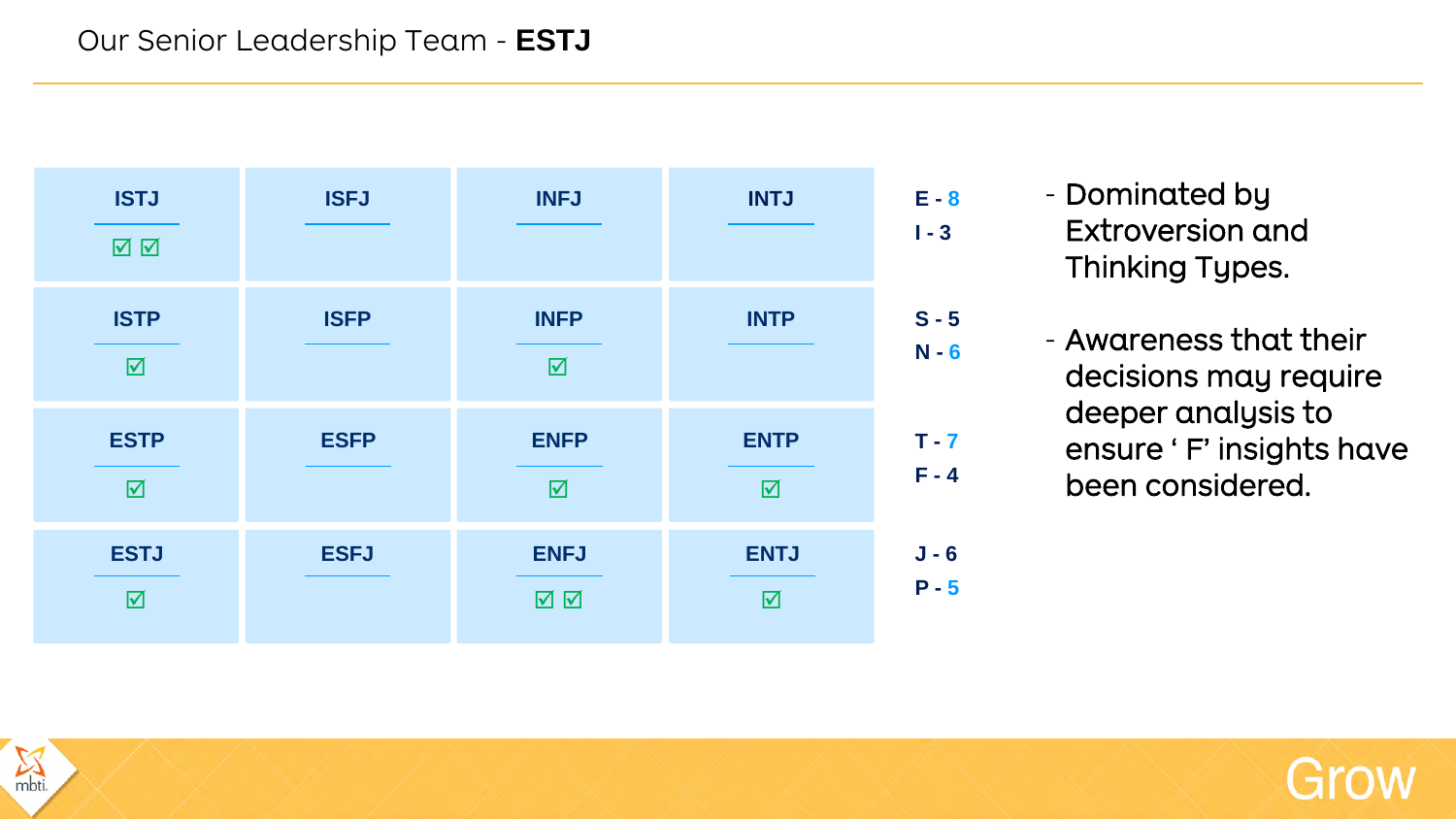mbti

| <b>ISTJ</b>               | ISFJ                             | INFJ                           | INTJ        |
|---------------------------|----------------------------------|--------------------------------|-------------|
| <b>CONTRACTOR</b><br>ISTP | <b>CONTRACTOR</b><br><b>ISFP</b> | <b>SERVICES</b><br><b>INFP</b> | <b>INTP</b> |
| ESTP                      | ESFP                             | ENFP                           | ENTP        |
| <b>ESTJ</b>               | <b>ESFJ</b>                      | <b>ENFJ</b>                    | <b>ENTJ</b> |

### eCommerce Delivery HR Team Code Our Commitment... Our Team Purpose Trust - Trust that energies in this beam reason leads. Special having engineer in midsuit deficite iffinishe dina receive fiedbork ser the court stress and court Congention - mile upto - france a second lot of the there are the thermal second second second second second second second second second second second second second second second second second second second second second s Priorities nerwords Book - Smith underword the cost cressures and arenyi: al level available (that affect our access). Published and<br>sociones / challenge accepted products to alive change. Talle (i)<br>cività appliciant to cost management and unlemmed from at effects Customer - build capability across the business to han customer centricity. Cat in this customer's phone lebwark and Service - treate administrari and Ninged - the manning prompt and pressured. Accountings and Habi about efficiency whilst growing an ogle. flexible: **Whoseler** Safety-influence benquisia to anye better estety Courage - Cor auf benomars that don't align to aur various ond how<br>pole floe model code within the beam and the male commonline<br>film de featurach of rathering whole required. switched privation of Capability - Continue to develop capability to:<br>senser a high performing, commercially focused antzualtytlevelip - Store transage, Particoate in which in-Locket Date and work from dustment Limited. People Experience - Estatism of policy, procedure the generate - Se as therefor in the way you call (and communicate with the streets). ocess and systems that enable a positive-**Andrew Bridgework** Partner Workforce - Demonstrate attack for Monitor textili and wellbeing - Creck is with extractive or<br>Rational - New Drings - perspective, Se limit to giving? tusion by connecting and engaging with put extended agaidons **THE STATE** TF STARTRACK 1 Assessment for



### High Performance Environmental MBTI Team Code Structure (HPES)

Over 500 people undertaken **MBTI** 



## 30+ team

effectiveness workshops

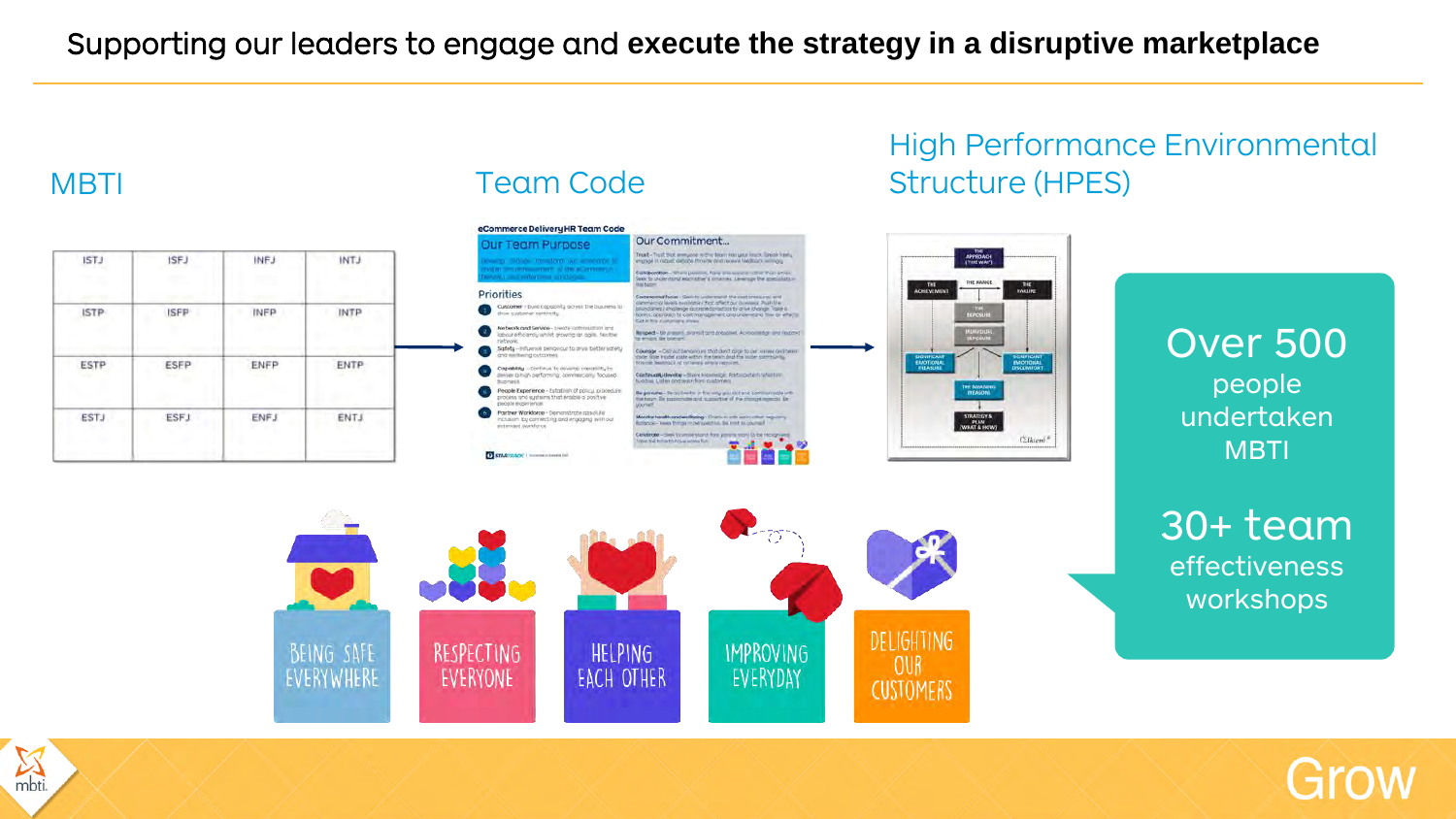### MBTI will support the **future transition of the workforce**

Senior Leadership Team



### **FY18** → How will we get there? → FY21

- Commercial and Customer centric
- Newly formed integrated team, two cultures into one.
- Embed operating rhythm
- Drive high performance culture to continue to realise benefits.
- Build on increasing employee engagement to leverage performance

|       | $(\Sigma$ lkiem) |                              |
|-------|------------------|------------------------------|
| mbti. | hotch            |                              |
|       | <b>MASTER</b>    | Positive<br>Mental<br>Health |

- Drive High Performance and realise benefits
- Build on Safety Leadership
- Industry Leading Safety leadership and mindset
- Innovation & Collaboration across the enterprise leading to successful business outcomes.
- Best in the e commerce delivery Industry
- Strong Peer Feedback culture
- Agile decision making
- Ability to leverage extended workforce and network to drive customer experience.

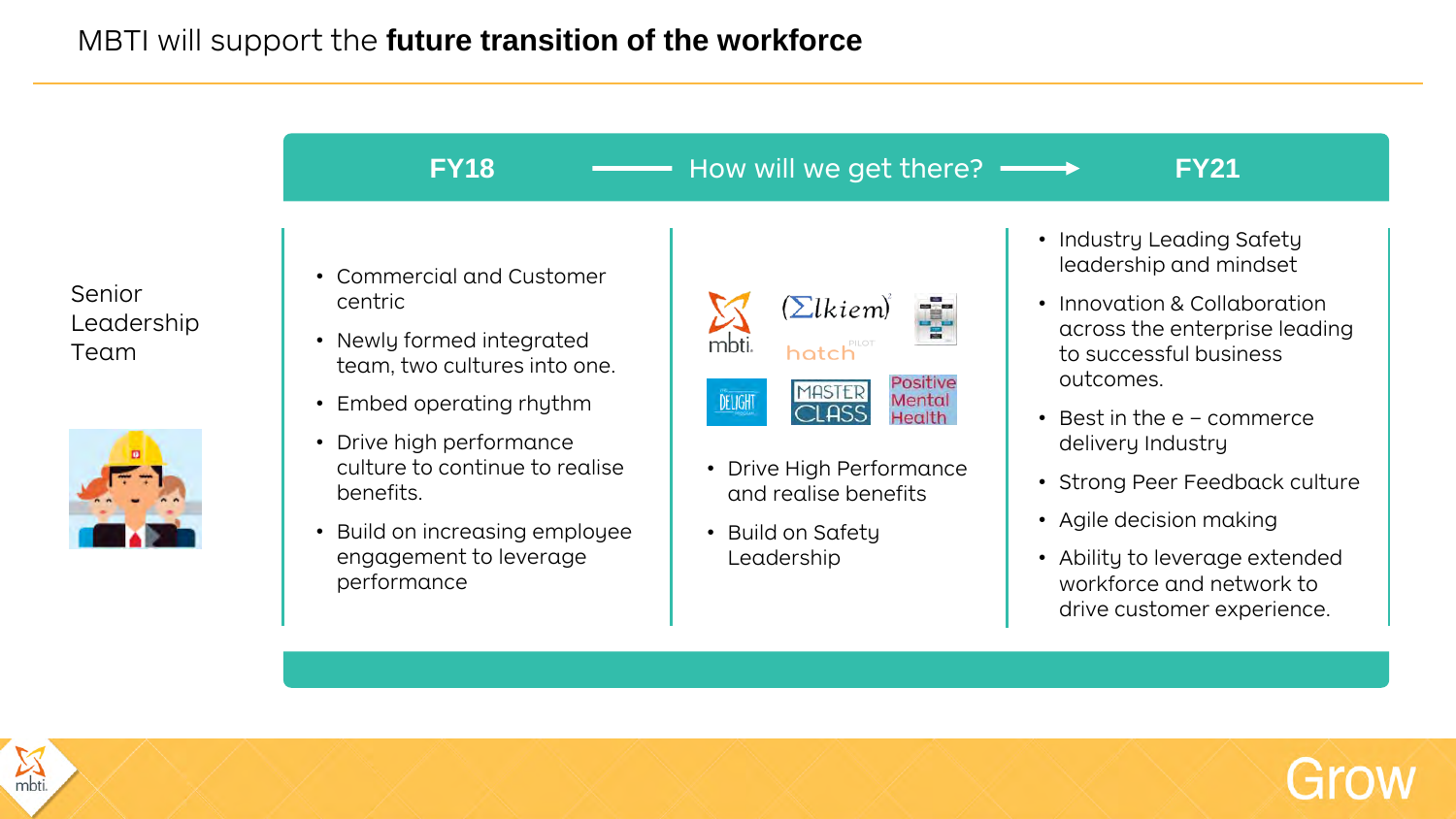### **Summary**

- MBTI has been a key enabler in our leadership transformation journey
- Critical in raising self awareness of own type as we integrate our networks and cultures to lead the e –commerce industry.
- In turn, this has also positively impacted on team effectiveness – improving communication, engagement, conflict management and decision making.